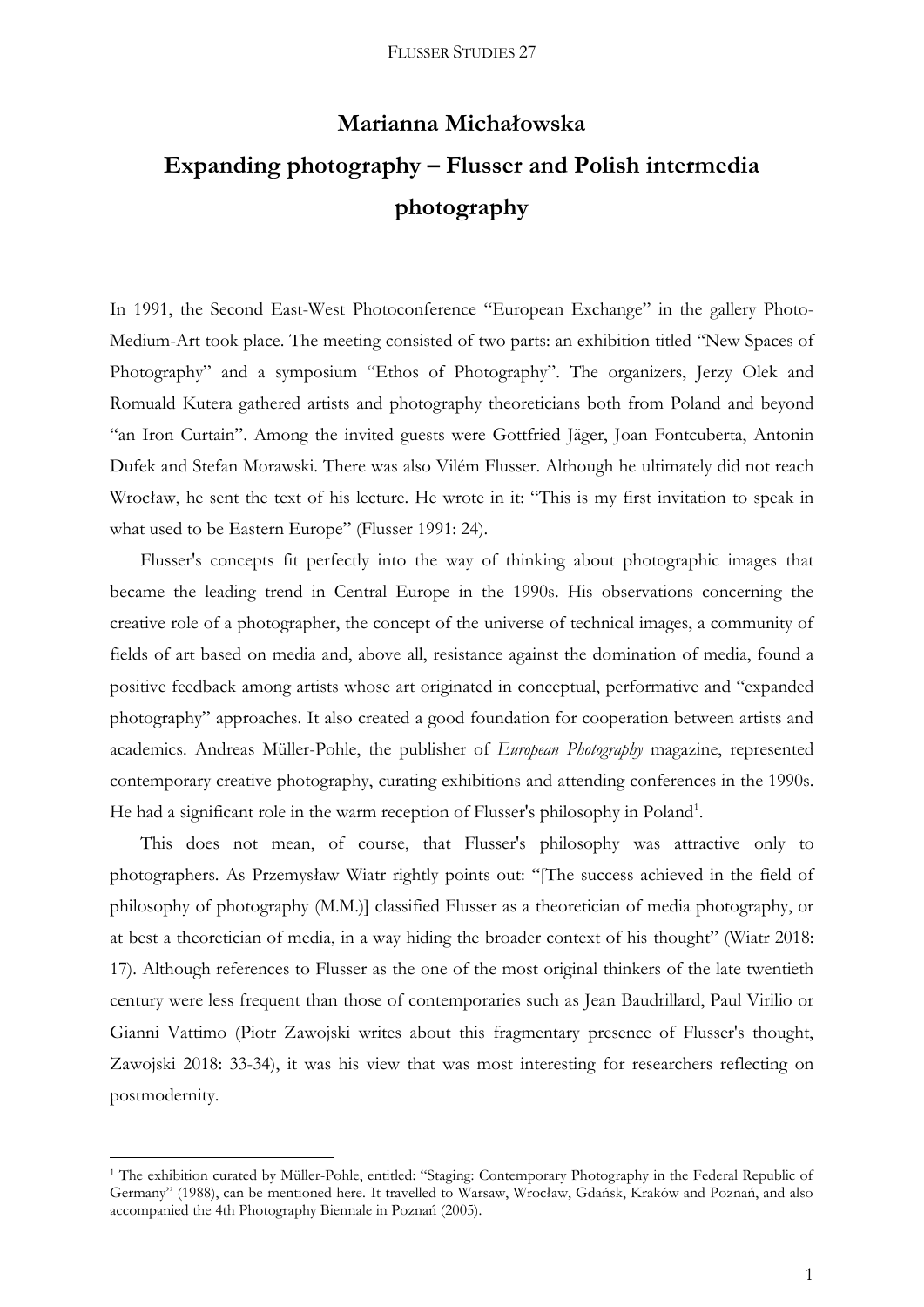Apart from Zawojski, mentioned here, one should not forget Anna Zeidler-Janiszewska, Andrzej Gwoźdz, and Wojciech Chyła, among others. The most important issue for them was the location of technology in the circle of humanistic reflection. More than predicting the future, they were interested in the consequences of a complicated dependence of man on various "apparatuses", threatening human freedom of thought and creation. Although we should agree with Przemysław Wiatr's observation that associating Flusser only with media philosophers can be restrictive, it is impossible not to notice that the philosophy of Vilém Flusser played a specific role in Polish humanities, one reason, among others, being that it had a stronger impact on artistic creation than on theoretical texts.

The aim of this article is to trace the convergence and influence of Vilém Flusser's thinking on the oeuvre of Polish artists using photography, with an emphasis on "Polish intermedia photography" a movement initiated by Stefan Wojnecki. In the article, I will describe the specificity of Polish intermedia, and then I will show how works of Poznań artists such as Stefan Wojnecki and Piotr Wołyński bear out selected themes of Flusser's philosophy, such as the universe of technical images, the meaning of photographic gesture, apparatus and creative freedom.

## **Intermedia photography**

<u>.</u>

Although the readers are well acquainted with Vilém Flusser's philosophy of photography, its impact on practical activities of artists in Poland may be unknown. I will therefore start with a closer look at the background of this photographic trend and then, using selected examples of works, integrate them with Flusser's theoretical concepts.

The art of the second half of the twentieth century abounds in activities aimed at violating and overcoming the divisions between traditional and emerging fields of artistic creativity: painting, drawing; avant-garde and neo-avant-garde action art; sculpture and object art. I am concerned here particularly with links between technical media (video, film, photography, film and digital animation) and traditional media (painting, sculpture, object). The exhibition and symposium mentioned at the beginning (as well as earlier meetings initiated in the Foto-Medium-Art gallery, e.g. "Border States of Photography", 1977; "Photography as an Art Medium", 1977) were examples of such violation of the division of disciplines in photography as art.<sup>2</sup> They suggest the role played by theoretical reflection on photographic practice.

<sup>&</sup>lt;sup>2</sup> This term is used to describe photographic activities conducted on demand of museums and art galleries, (Wells 2004: 245-294).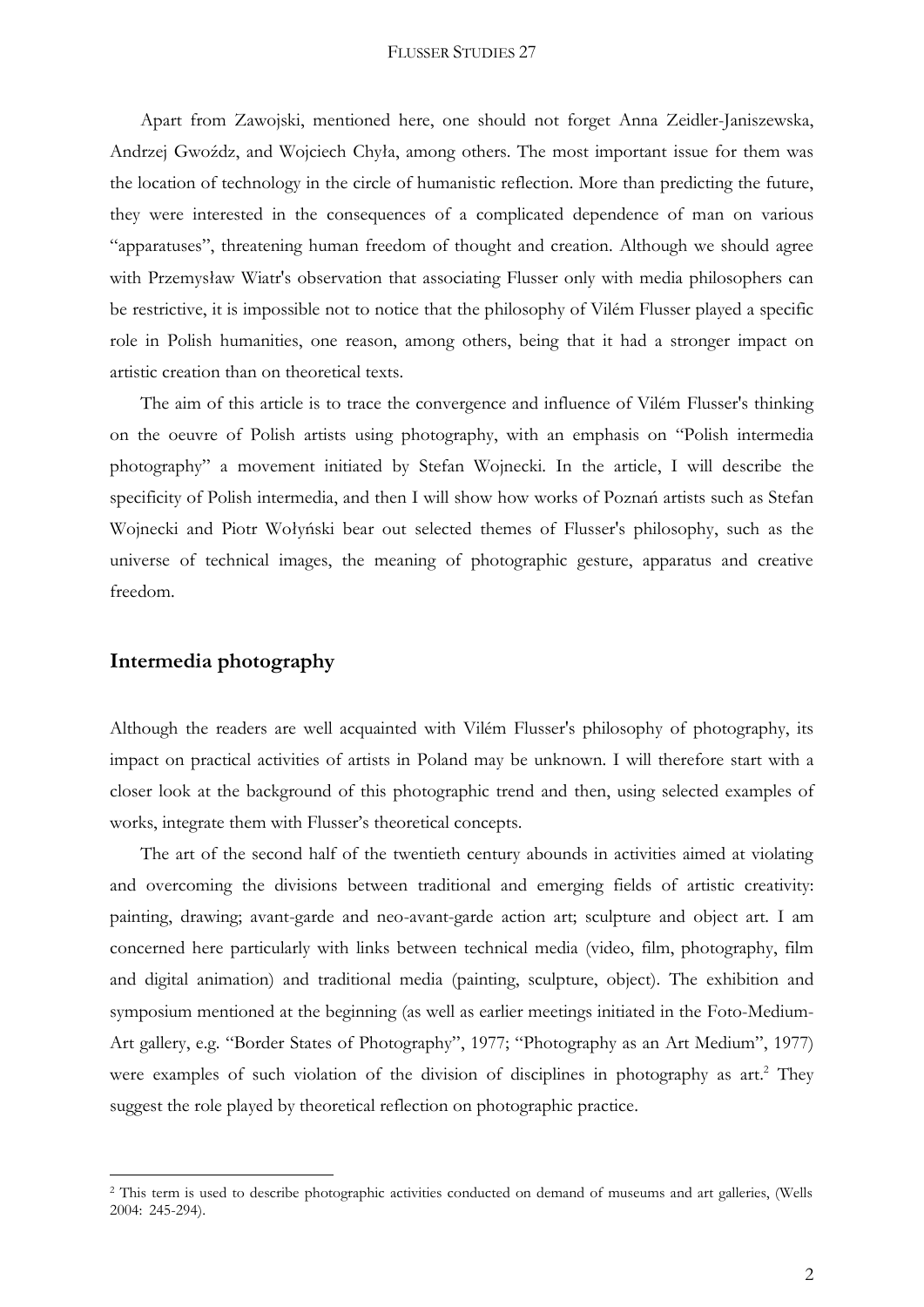It is worth noticing, however, that events of this kind were a continuation of the avant-garde artistic practice of showing photographs without frames, characteristic of twentieth-century practice. The image functions here in reflexive relationships with other fields of art. On the one hand, it seeks its own language, on the other, it boldly confronts expectations with a poetic text, a visual metaphor, or a gallery space (Czartoryska 2002: 95-97). Examples of the former approach might be Jerzy Olek's "elementary photography" or Gottfied Jäger's "generative photography", which somehow decompose anticipated structures of light and space into basic elements within the photographic frame.



Jerzy Olek, *Surprise of Vision / Zdziwienie widzenia*, 1988, courtesy of the artist

An example of the latter approach can be Zbigniew Dłubak's *Iconosphere* (1967), a labyrinth made up of photographic prints, or Stefan Wojnecki's *Hiperphotography* (1978), in which the viewer was confronted with large-format magnifications of hand details.



Stefan Wojnecki, *Hiperphotography/Hiperfotografia*, Galeria BWA, Poznań 1978, courtesy of the artist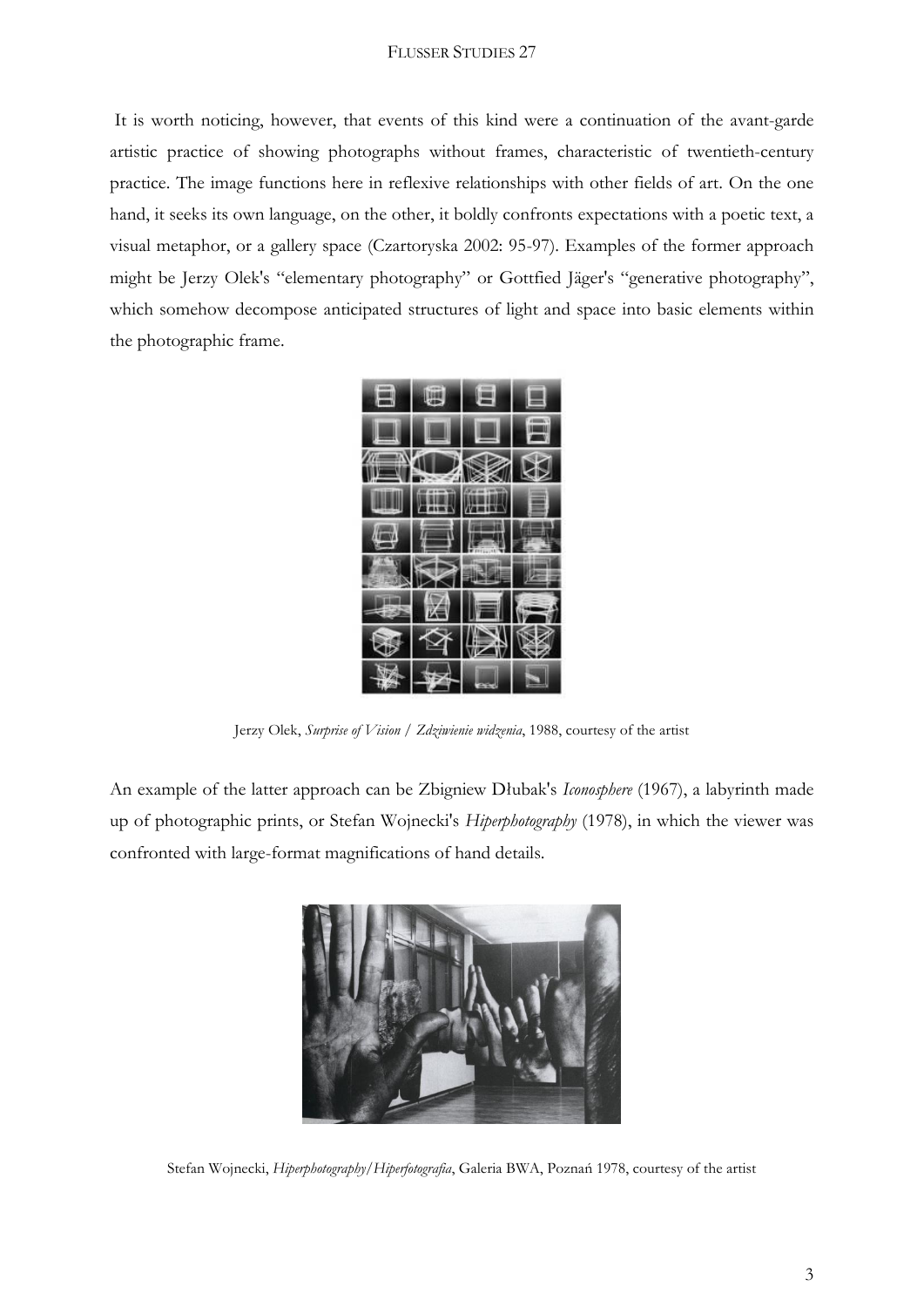Such approaches to photography give rise to the trend of intermedia photography, within which framework of artists "extend" the boundaries of the medium, drawing attention to its formal and socio-cultural contexts. The term itself has been popularized through the exhibition "Polish Inter-Media Photography of the Eighties. Diffuse Photography" 3 , organized on the initiative of Stefan Wojnecki and Wojciech Makowiecki at BWA Gallery (currently the Municipal Gallery 'Arsenal') in Poznań. The exhibition catalogue perfectly illustrates the changes taking place in visual arts at a time of the cultural, political, economic and technological breakthroughs. The exhibition was also an expression of the originality of Polish artists' thinking (Makowiecki 1988). The curators were undoubtedly inspired by the term 'intermedia' popularized in 1965 and developed in 1981 by Dick Higgins to describe the practices of such artists as those from Fluxus, or of Robert Rauschenberg and Allan Kaprow. Higgins, pointing to the correspondence between visual arts, performative arts, poetry and music, wrote: "Much of the best work being produced today seems to fall between media" (Higgins 2001: 49). But where Higgins treated technical media, e.g. film, photography or video, simply as instruments, the Polish artists were pointedly concerned with the difference between them and traditional media. In a commentary from 1981, he added that with time intermedia had been identified with 'mixed media' (Higgins 2001: 52). Meanwhile, Wojnecki and Makowiecki focused on showing those artists who go beyond the boundaries of a photographic frame, going towards an object, environment, or an event. However, traditional photographers were not excluded from the group of over seventy artists whose works were shown (Łuczak 2011:149-150). That is why the participants in the exhibition included artists from neo-avant-garde circles, such as Andrzej Lachowicz, Natalia LL, Krzysztof Cichosz, Józef Robakowski, an anarchic group of performers called Łódź Kaliska, the "elementarists" Jerzy Olek and Zbigniew Rytka, the documentary filmmaker Zofia Rydet, and the maker of a critical video, Zbigniew Libera. The works presented at the exhibition could not be inscribed in one current of research: they reached both back to the tradition of modernist research into the autonomy of photography and forward to a postmodern interplay with the past. It embraced both staging and realism. According to the subtitle of the exhibition, they testified to the dispersal of photography. Alicja Kępińska wrote in the introduction as follows: "Photography mimics the whole culture: it sets off in different directions; it covers its tracks; we cannot pin it down in some definite place; it slips out of our hands and through the pattern of our habits" (Kępińska 1988: 7).

The popularity of the exhibition caused the concept of intermedia to be widely discussed by Polish authors in the context of changes taking place in aesthetics, visual technologies and,

1

<sup>3</sup> Original spelling, after the title of the exhibition catalogue.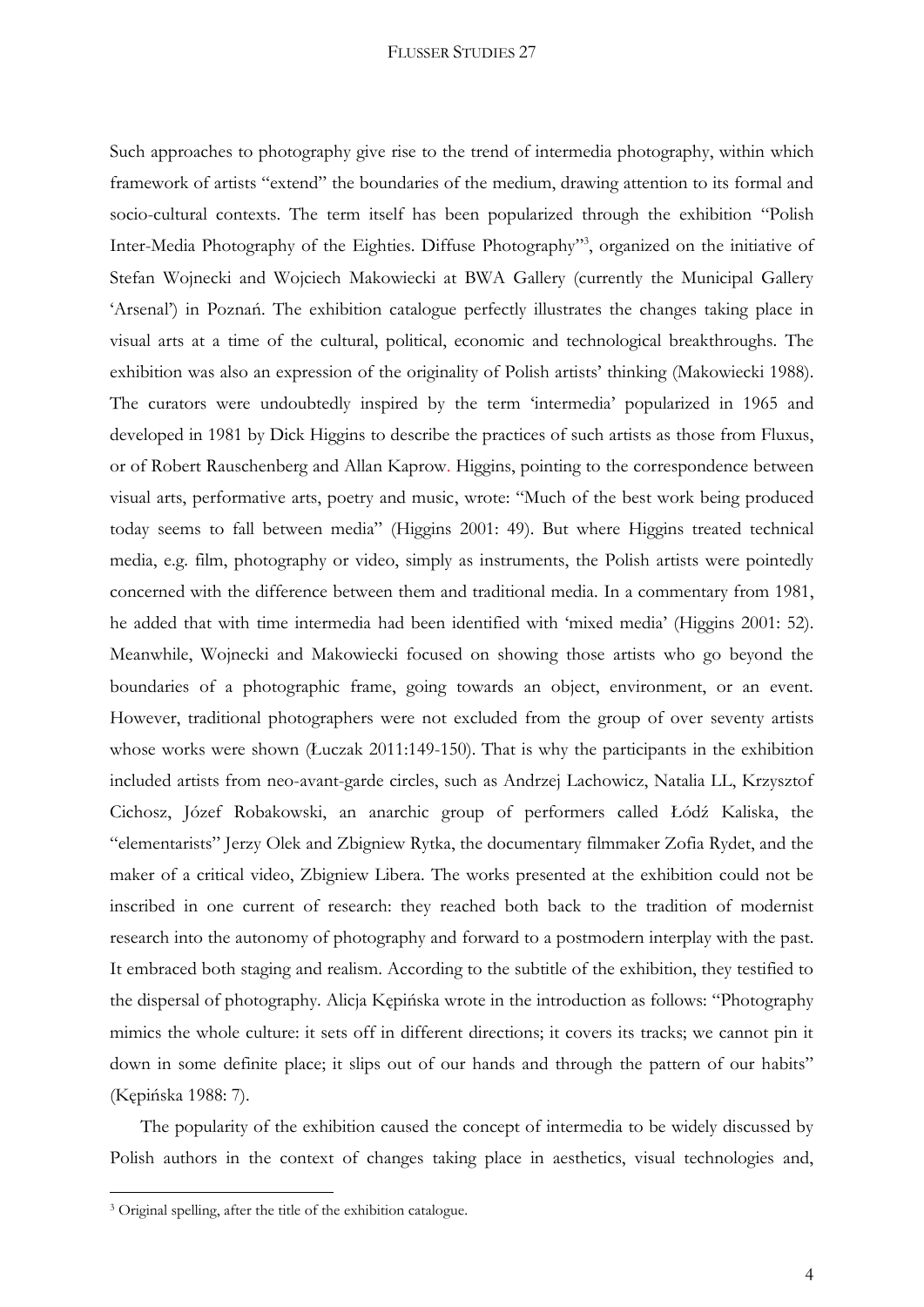finally, in the broadly understood visual culture (Chmielecki 2008)<sup>4</sup>. At the same time, the term was redefined in juxtaposition with the concept of multimedia (Kluszczyński 1999: 199-200), the already mentioned "mixed media" or post-media. The theoretical considerations presented during "New Spaces of Photography" and the works of artists gave this state of inter-media relations a strong footing. Regardless of the specific term we choose, they all refer to the state of media identified by Flusser as the one functioning in the "universe of technical images". Such a perception of artistic creativity was important, as it opened the possibility for artists to move freely between the media: from photography to film, digital and photochemical recording, or between visual and audio spheres. Interestingly, this way of thinking goes hand in hand with the *still/moving field* (or *still-moving paradigm*) popular today. The concept of intermedia and post-media photography emphasized the freedom of the artist, whose duty was to break free from the paralyzing thought of the technological regime and various (cultural) "machine programmes". Intermedia photography was first of all the field of reflection on the nature of the visual medium.

The popularity of Flusser's concept, and thus the perception of its relation with the described current of photography can also be explained by the fact that his reflections on technology were an important alternative to Roland Barthes' phenomenological reflections dominating the field of art, Susan Sontag's critical theory or John Berger's sociology. However, it is worth remembering that Flusser's concept cannot be directly applied to photography. As Piotr Zawojski wrote: "For Flusser, photography and, above all, the reflection on it, is a kind of philosophical laboratory of thought, meditation on the state of the post-historic world, in which technical images can play a role of special signposts" (Zawojski 2007: 46). Such an approach allows us to go beyond technical and aesthetic studies of photography, paying attention to its ontological aspects, especially the machine-human relation. In photographic practice, thinking about intermedia takes on various, not necessarily new media forms. At the turn of the eighties and nineties, Polish art photography as an art displayed a kind of distrust towards digital ways of recording a photographic image. Gradually, with the spread of use and decreasing costs of equipment, digital techniques have become an important component in the repertoire of artistic means used by artists. Those years can therefore be described as a time of differentiation of creative attitudes: apart from direct techniques (e.g. photograms), which originate in avant-garde and neo-avant-garde traditions, pinhole photography and an art of photographic objects, artists experiment on the borderline between old and new technology. There are also groups of artists who faithfully pursue the tradition of photochemical photography in an effort to resist widespread digitalization. Polish authors writing in the late twentieth and early twenty-first century about changes in photography

<u>.</u>

<sup>4</sup> An institutional manifestation of the popularity of the term (in spite of Higgins' claim that "There was and could be no intermedial movement", Higgins 2001: 52) was the appointment of Intermedia Chairs (in Poznań) and Intermedia Departments (Gdańsk, Kraków) at the Academies of Fine Arts in Poland.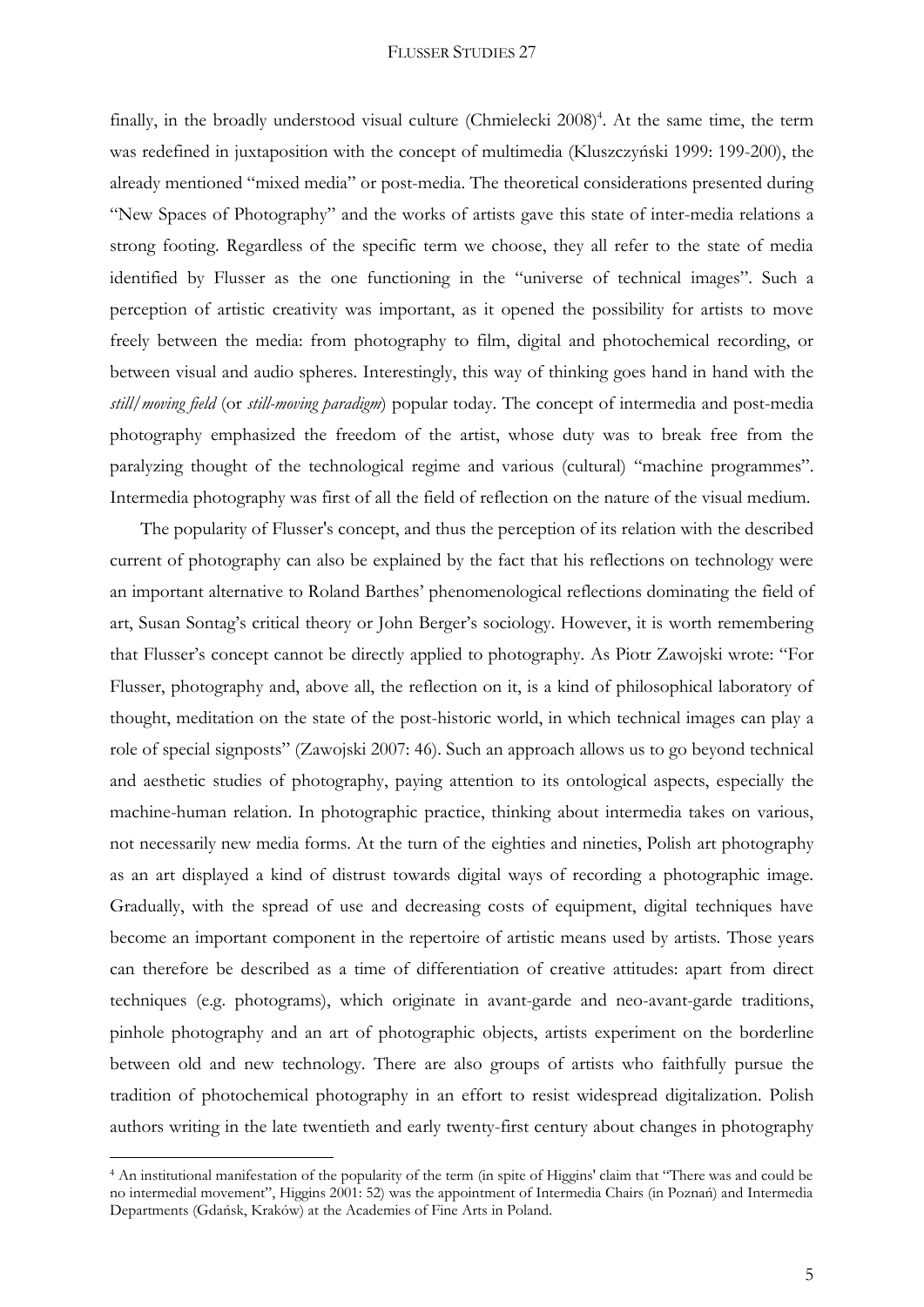as an art place emphasis on the transformation of the image distribution system and the importance of the question about originality/copy (Lechowicz 1998: 134), as well as on the influence of digitalization on the artistic document and the growing role of social communication (then these were mainly blogs). At the same time these authors observe an increasing interest in traditional photochemical processes: "lomography" (photographs taken by simple compact cameras of the Soviet brand called "Lomo", produced from 1983 to the end of the decade of 1980s.) and lenseless photography<sup>5</sup>, and interpret the popularity of this response as a move to reinstate the creative role of an individual in photographic creation (Zjeżdżałka 2005: 142). The "diffusion" in the title of the exhibition asserts the lack of a clearly dominant photographic trend and the abundance of concurrent approaches.

## **Point structures**

<u>.</u>

## "The objective world as the perceived one is therefore a result of the nervous system calculations and in this sense becomes its projection." (Flusser 2018: 65).

The transformations taking place in photography described above are perfectly illustrated by Stefan Wojnecki's theoretical and artistic practice. Since the end of the 1980s, the artist from Poznań has been reflecting on the visual language of photography and ways of perceiving reality. In his article from 1996, entitled "Photography understood as a partial, mental model of reality" he wrote: "Photography was the first technical image in history. Today, such inventions as the film, X-ray, radar, sonar, holography, electronic media, printing and xerography claim this provenance. It turns out that drawing with the impulses of a point (grainy) image is a common feature of all of them, including the visual image" (Wojnecki 2007: 202).

Although the author does not quote Flusser, the text resonates with the reflection of the Czech philosopher that there is a community of images based on their structural features. However, Wojnecki broadens the meaning of the image so that it can also include mental, imaginary images. That is why he proposes the term impulseographic image, which includes both technical and visual images (i.e. those created on the retina of an eye). Flusser seems to have been thinking along the same lines when he wrote: "The tips of some of our nerves receive stimuli in the form of what we now call 'digital code': that there are only point impulses which are received or not, and therefore there are no strong and weak impulses, but only a stimulus or lack thereof." (Flusser 2018: 65).

<sup>&</sup>lt;sup>5</sup> Lenseless photography includes various photogram techniques, in which images are created directly on photosensitive material, as well as pinhole photography, widely practiced in the 1970s using devices constructed on the basis of *the camera obscura* phenomenon.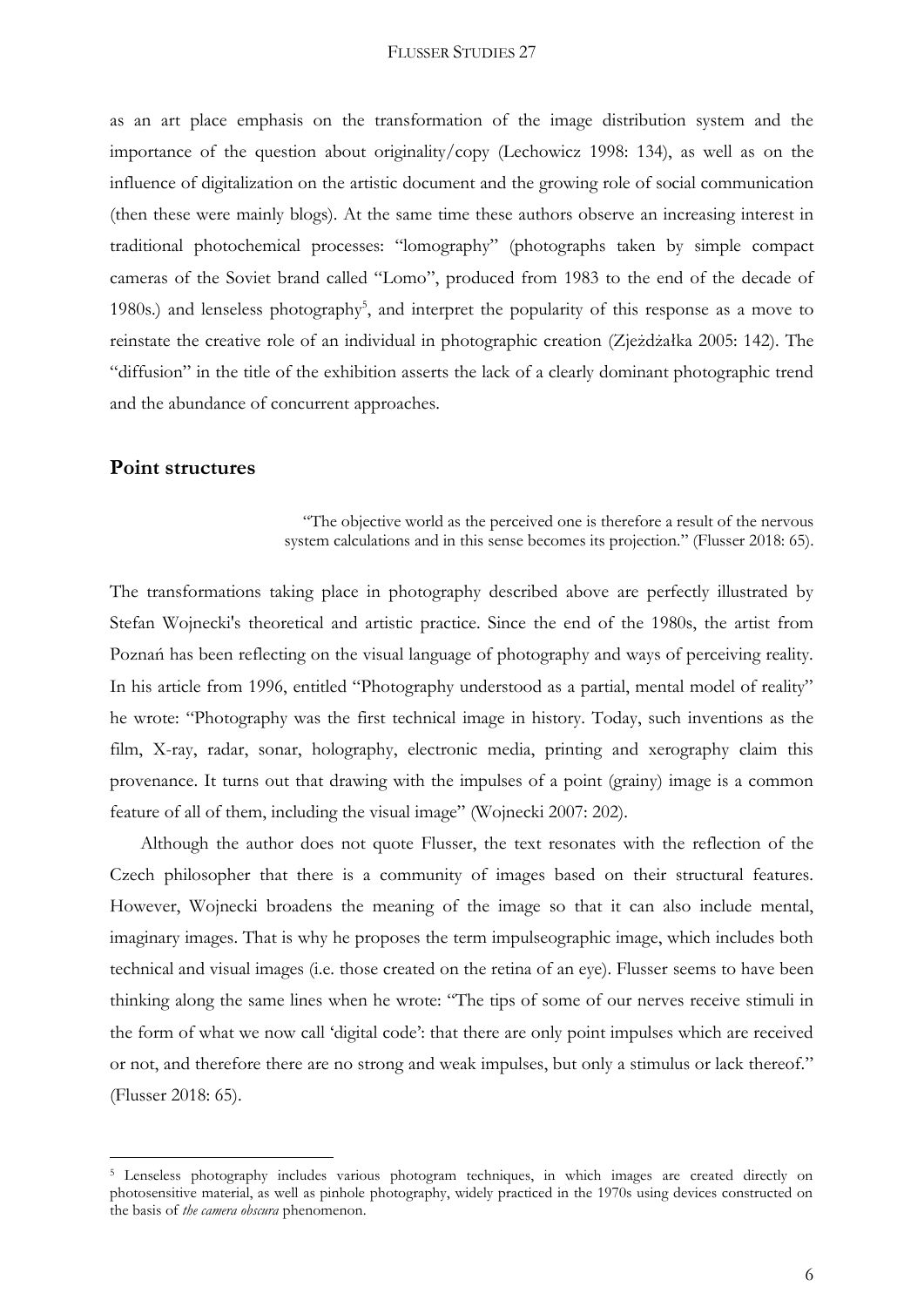The concept of an impulseographic image allows us to connect the external world with the mental image and explain our reaction to the elements of reality that we perceive. As we know, in Flusser's concept it was supposed to help formulate a thesis about the lack of meaning contained on the surface of technical images and about its presence "behind" them, i.e. about the journey of understanding "towards" meanings, whereas in the Wojnecki's interpretation the impulsive character of mental experience opens the field for artistic creation, i.e. it allows us to see what is hidden to the eye.



Stefan Wojnecki, *Fluctuations of the oscillogram/ Fluktuacje oscylogramu*, 1964

In the work *Fluctuations of the oscillogram* from the series *Impulseographic images*. (1964) Wojnecki photographed a graphic representation of changes in physical values. It is a direct record of the impulses of reality, the features of which we wouldn't realize without visual processing. According to Flusser, it is not only the point structure that define technical images, they also share the scientific provenance of images and the ability to model imaginary reality. The basis of the image in question is therefore both the scientific theory, without which the image would not have been created, and also the artistic imagination, which allows us to see symbolic meanings in the image.

The interest in linking science and art played an important role in Wojnecki's artistic output. A graduate in physics from Adam Mickiewicz University in Poznań, he was already developing techniques for recording physical phenomena (radiation, or structure of matter) and ways of translating them into artistic practice from his first works in the 1950s. He pursued research conducted with the use of photochemical techniques (such as the construction of a shutter with the opening time of up to 2 x10<sup>-8</sup> seconds a year) later in analyses of digital systems, and also took advantage of the possibility of freely using and combining different photographic imaging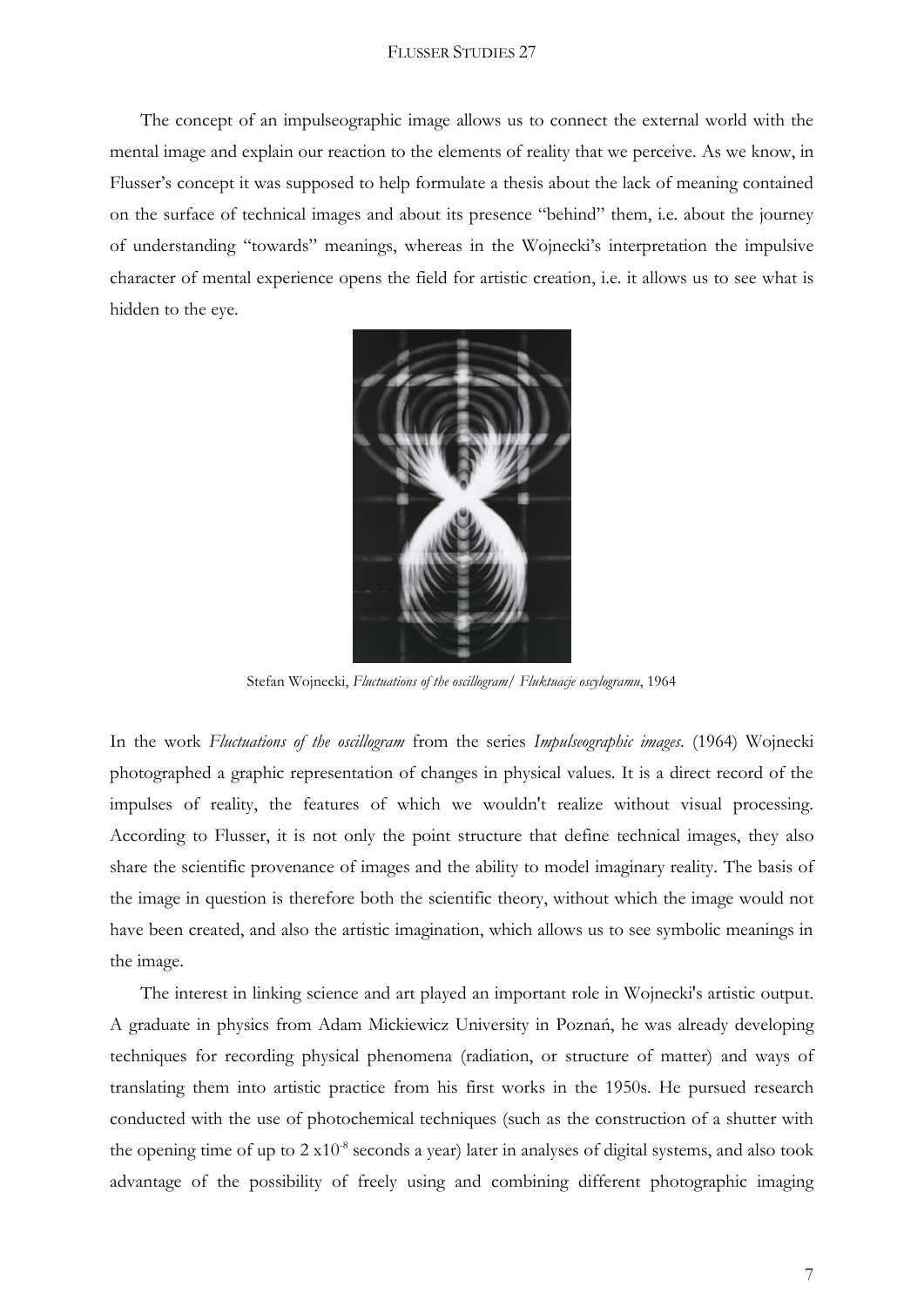techniques, such as direct photography (photograms), pinhole and lens photography, photochemical and digital photography.

Flusser did not claim that all technical images are the same, but that all of them are models that pursue the same goal, i.e. the concretisation of the "world of imagination" (Flusser 1994: 60- 61). Wojnecki thought similarly. The question of juxtaposition of the model and recording of reality is particularly important here, as Wojnecki believes that photography is basically only a record of the intensity of light rays, mentally decoded into information about shapes, perspectives and space, thanks to which images acquire cultural meaning for us. Thus, a photographic image provides models of thinking and creating visions of reality (Wojnecki 2005: 229).



Stefan Wojnecki, *The Trace of a Quotation, the Quotation of a Trace /Ślad cytatem, cytat śladem*, 1990-1992, courtesy of the artist

We can use the example of one of the works from the cycle *The Trace of a Quotation, the Quotation of a Trace* (1990-92) to explain the relation of modelling thinking. Wojnecki works here in several stages: first, the archival photochemical photograph is scanned and developed in a graphic program, then irradiated by means of an enlarger on the photosensitive surface of the canvas covered with emulsion. The original photograph serves here as a model for the final work. Wojnecki adds another level to the situation of taking photographs, which is described by Flusser: "Therefore, one can say that a photographer invented a model of a house, just like a computer operator designed a model of an airplane, which will be built. [....] A photographer imagines a house as it probably stands outside, in an objective environment. Then he takes his camera in his hand to 'conceptualize' his idea. (translate into terms such as 'perspective' or 'exposure time'). The camera automatically translates these terms. And the photographer presses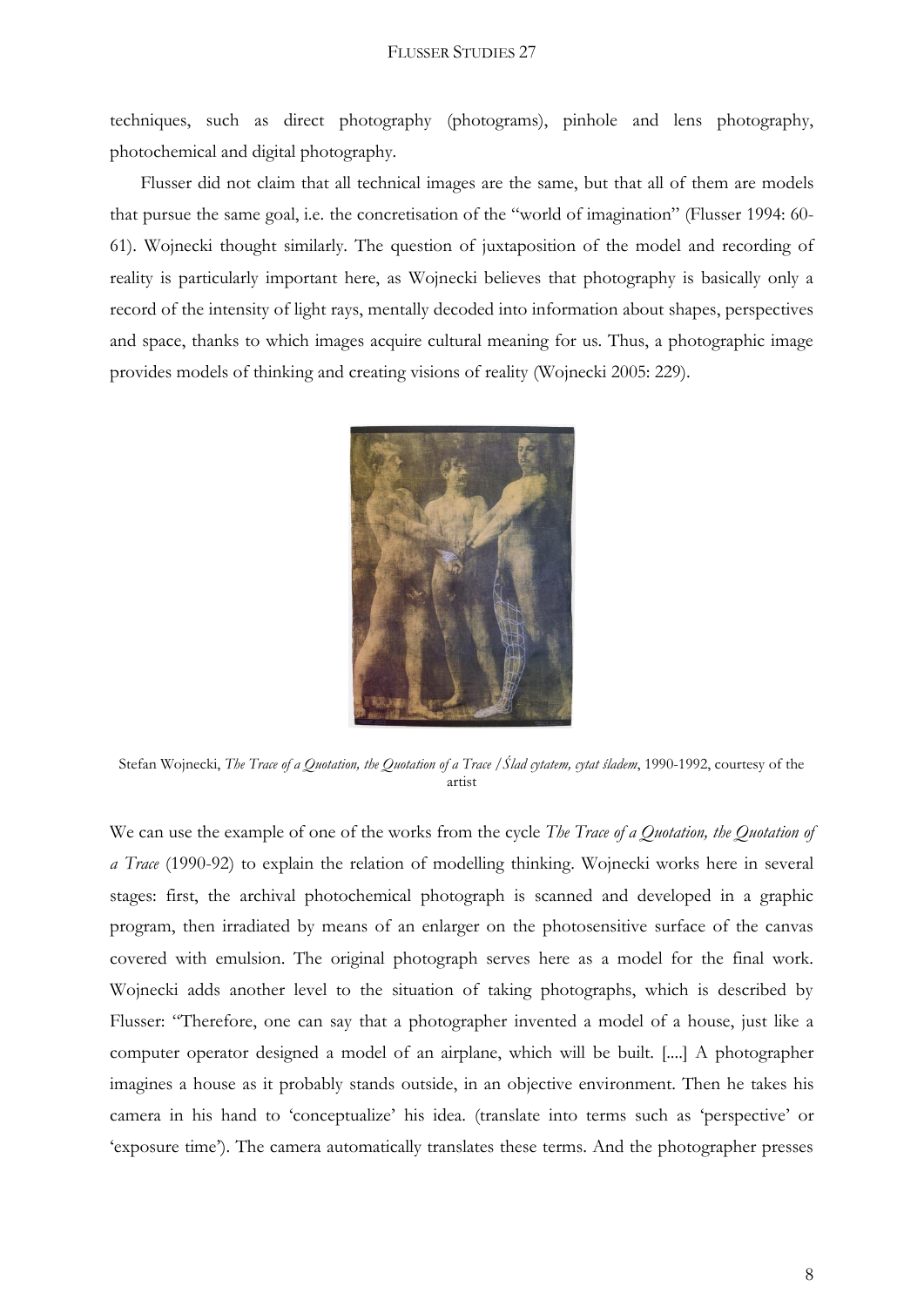a button to force the camera to make these calculations, to represent this house in the image" (Flusser 1994: 61).

Wojnecki 'conceptualizes' technical data and forces imaging devices (enlarger, computer) to realize and materialize the model created by him. The conceptualization and concretization is another feature of photography, which is important for both the philosopher from Prague and the artist from Poznań. For Wojnecki, concrete nature is the basis of the 'photorealistic' image, not one that is a representation of reality, but one that seems probable in human perception. Therefore both the documentation of an event taking place in space and its computer-generated simulation are photorealistic. (Wojnecki 2007: 230). On the other hand, the terms 'concreteness' and its opposite, 'abstraction', appear frequently in Flusser's texts. The philosopher prefers them to the designations "true" and "false". He replaces them with the "concretization of what is abstract" (Flusser 1994: 58). In his essay "Man as a Subject or Project", he insists that the two terms should replace the metaphysical distinction between a subject and an object. "There is no difference between what is 'real' and what is 'fictional' anymore (between sciences and arts), now everything is the matter of the extent of realization" (Flusser 2018: 69).

The accuracy of the observations of Flusser and Wojnecki regarding the nature of photorealistic picture can be illustrated by the artistic practice of another representative of the intermedia photography trend – Piotr Wołyński



Piotr Wołyński, *By Human Measurement/Ludzką miarą* I, 2010.

Piotr Wołyński, in his series of photographs *By Human Measurement*, makes a digital photomontage in which he transforms views of real space. The photographer documents Poznań monuments, and then digitally 'moves' them to places where they do not exist in reality. Thus, for example, the monument of Adam Mickiewicz from the square named after him can be seen on the side of a peripheral road. Can he treat this photograph as false? After all, the view presented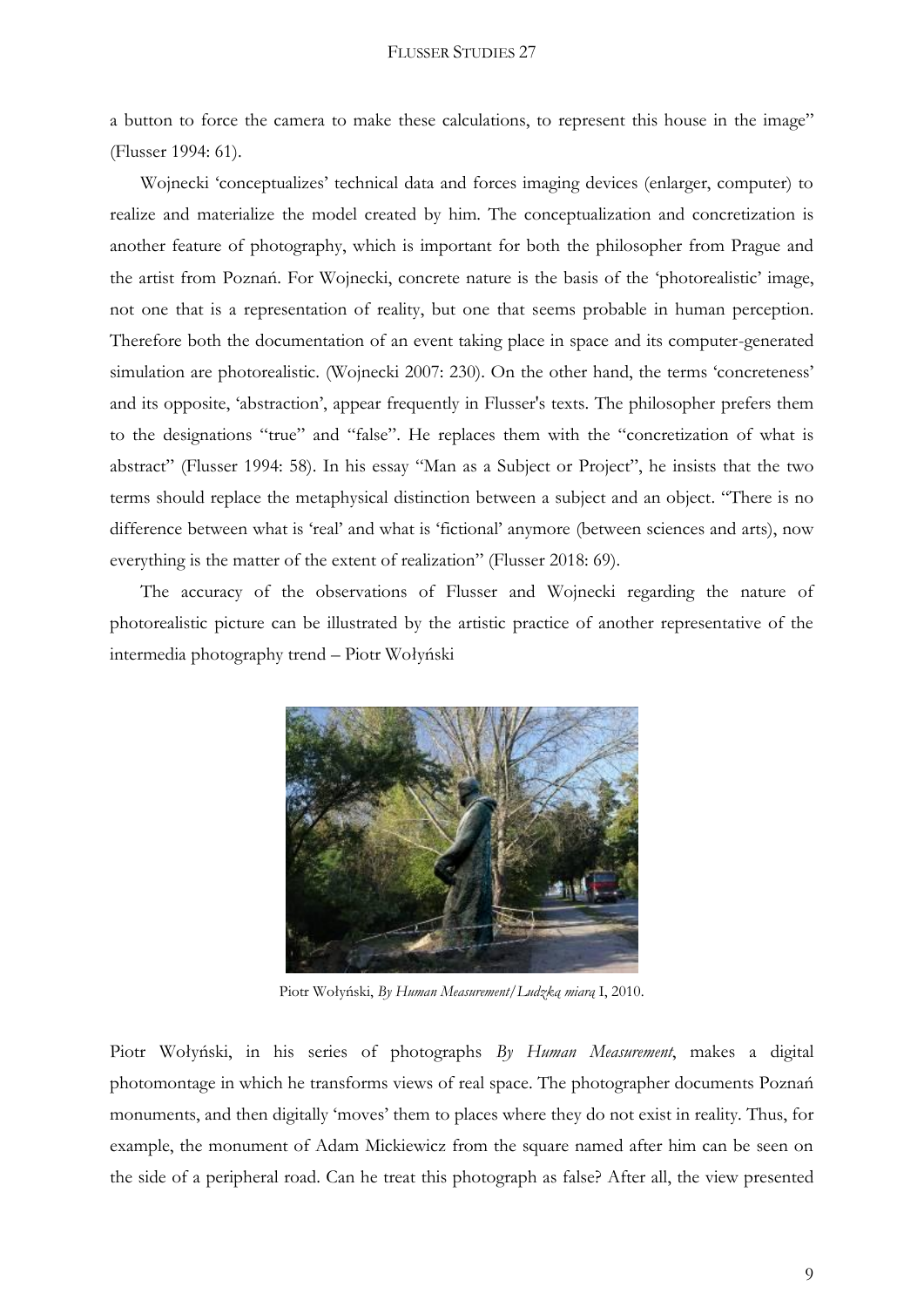by Wołyński is realistic (Wojnecki would say – photorealistic), and therefore probable for someone who does not know Poznań. Wołyński writes that the problem of reference (i.e. real objects) is secondary. What matters is what senses will be given to the images by the artist, or how he will create new "models of domesticating, humanising images" (Wołyński 2010: 138). In *By Human Measurement*, the photographer does not talk about specific monuments, but about how people use them to monumentalize or degrade their own historical symbols.

Wołyński's performances are concrete in that they discover contents important for human experience, although they show things and objects that do not exist in reality. In this sense they are therefore close to the approach of Flusser, whose theory of media analysis is rooted in the spirit of phenomenology. Przemysław Wiatr expresses this apparent contradiction as follows: "Concreteness' means, therefore, that it is not possible – or at least not completely – in phenomenological research, but also in any other way, to abstract from a particular experience" (Wiatr 2018: 68). It is worth mentioning that Flusser's concreteness has a different character from Baudrillard's simulation. This is because the simulation, as we remember from the "Precession of simulacra", had nothing to do with reality, it was the state "after" reality. In Flusser's work, by contrast, "concrete" originates in the world of objects.

But we should return to intermedia photographers. Reading the texts and looking at Wojnecki's artistic practice one can see that the concept of intermedia photography was influenced not only by Flusser's reflection, but also strongly by the ideas of Flusser's collaborator – Andreas Müller-Pohle. In the article "Analogue, Digital, Projective" he distinguishes three forms of photographic image functioning: analogue, digital and projection. The first, analogue corresponds to the way of perceiving reality, in the second the image is translated into algorithms. The third phase is the most interesting because photography becomes a projection, so it participates in a state in which free transformation becomes possible. Müller-Pohle writes: "digitization can be interpreted as the perfection of photography: photography participates in the digital universality and gains new, expanded functions. If, in the analogue state, it was mainly a technique of reference and a visual aid, it now becomes a technique of preference and an instrument of thought" (Müller-Pohle 1996: on-line).

Wojnecki's and Wołyński's realizations are designed to encourage the viewer to reflect on the images and the medium through which the images are produced by visual means. One can say that what unites Flusser, Wojnecki, Volynski and Müller-Pohle is the conviction that technical images not only allow recording reality, but they also model reality. Of course, both the philosopher and photographers know that it is not the machines themselves that do it, but the people who use them. So there are "imaginators" who program machines and seduce "machines for the production of unbelievable situations contained in their program". (Flusser 1994: 57).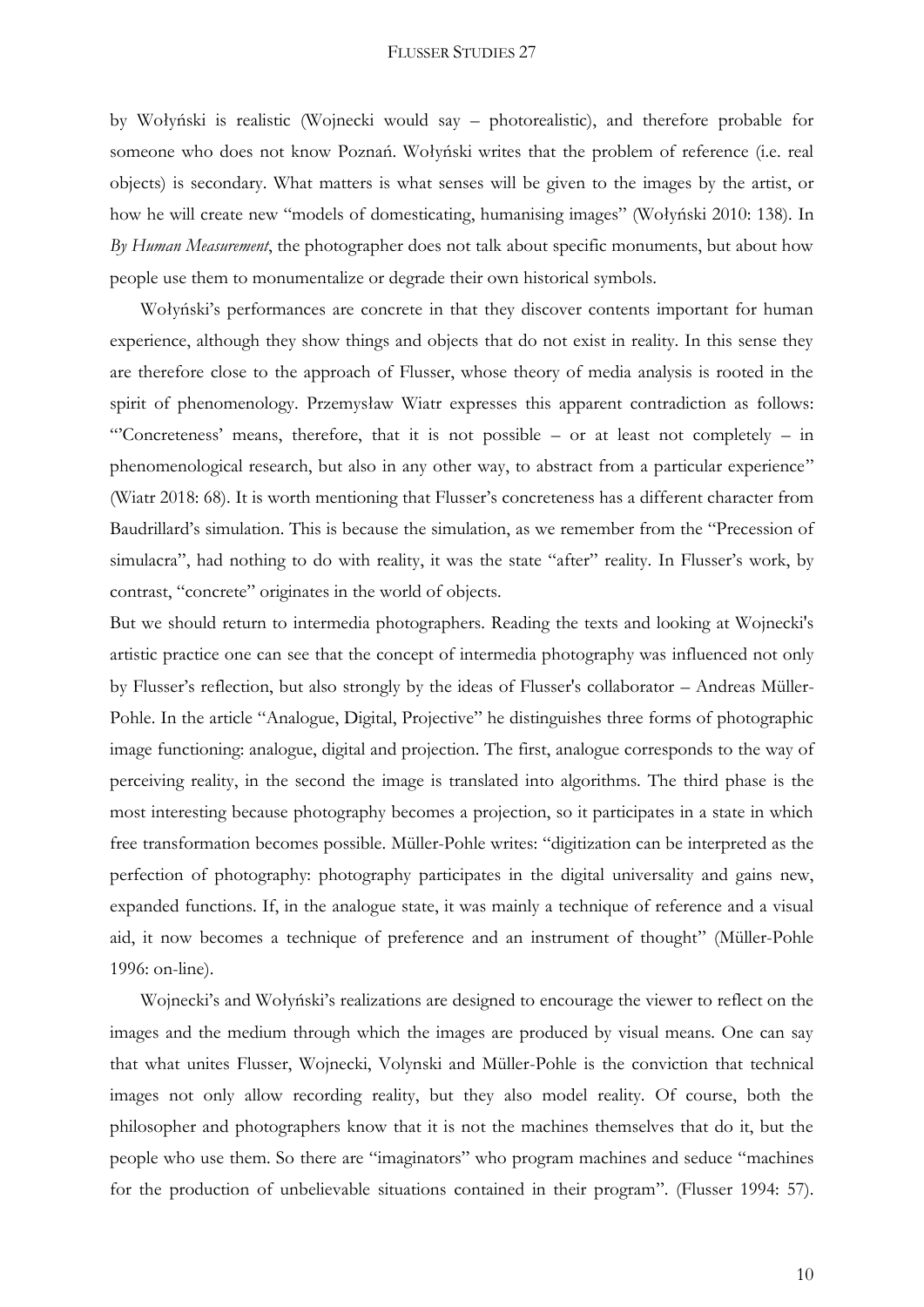Photographers are imaginators who do not succumb to the magic of cameras; on the contrary, they are sorcerers who know how to enchant others.

## **Apparatus and man**

"Ever since man has been a human, he has always been subject to objects" (Flusser 2018: 61).

In Flusser's theory, extraordinary importance is placed on the dialectic relationship between a human being and an object. Man uses objects, so he exercises power over them, but at the same time objects become indispensable to him, so he is dependent on them. In this way he realizes the most important goal of his own existence, i.e. he plays a game. However, man is not so much a "homo ludens", i.e. man having fun, but rather man of play. The difference is nuanced, because as we remember playing in the theory of culture (e.g. Huizinga) does not only serve entertainment. In Flusser's theory, the assumption of the "playful" character of a human being is deepened, because the play serves to create identity, to realize the "self". As such, however, it cannot merely reproduce, conform to the rules, follow the game's instructions. It must be creative. "The playing human of the future will find himself in the other through the creative game" (Flusser 1992: online). Flusser's games are chess in which a player makes up an unpredictable move (Flusser 2000: 27).

Before I return to photography, I will allow myself a short digression about Flusser's considerations of design in relation to the idea of the playful in culture. In the essay "About the word 'design'" (Flusser 2016), Flusser refers to the sources of the term in order to understand the roloe of design in culture. He is curious why today's Latin-English version of the term dominates other language versions, such as 'Gestallt', 'façon', or, one could add, the Polish word 'projektowanie'. He explains it by the association with deceit embedded in its meaning. According to him, 'design' belongs to the same group of words as *mechos* (a device that could have been the Trojan horse), or Greek *techné,* translated as *ars* into Latin. For the Flusser, design becomes a manifestation of human cunning and trickery. Especially in this justification Flusser plays with associations, reminding that the word *ars* is related to the *articulum* (a knuckle). "Hence," he writes, "articulate' means to skilfully twist one's little finger, and an 'article' (as the one you are reading) means a small scam whose aim is to deceive the reader" (Flusser 2016: 191). The objects created in the process of design are artificial and at the same time they are a manifestation of the human activity of playing with nature. He claims: "Culture as a whole is a project whose aim is to deceive nature, outsmart it, and all that in culture is designed to artificially save us from our animal condition and turn us into free artists." (Flusser 2016: 192).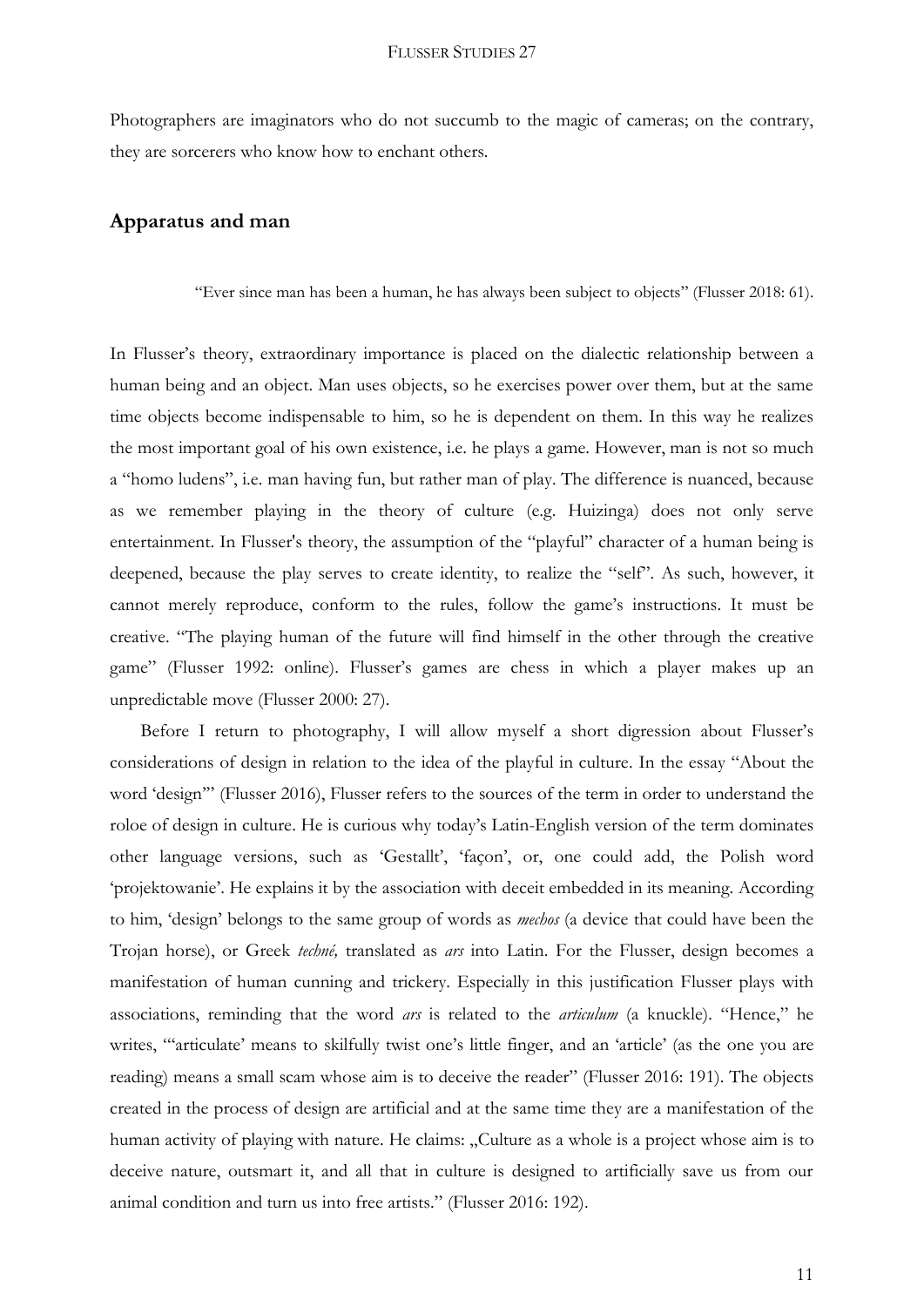Flusser proposes that recent design that projects various forms of cunning indicates our increasing mistrust of objects or gadgets that are overwhelming our imagination. Photography (especially its hardware dimension) is subject to the same principles of this cunning "design" as are other objects around us (e.g. plastic pens described in the article). We let various "black boxes" make decisions for us not only because of their ability to produce images, but also because they fit so well to our hands and they are status symbols (such as the latest models of smartphones or exclusive reflex cameras). Are they not gadgets in the context of photography discussed here? Like other objects, although they contribute to the expansion of functionality and beauty, they do not increase value, but make "the whole culture a collection of unimportant gadgets" (Flusser 2016: 193).

The digression about design allows me to better explain the meaning of Piotr Wołyński's work entitled *Eye to Eye*. If we decide that the aim of intermedia photography is to reflect on the meanings and relations produced by media, this image can be treated as a commentary on the situation of the subject-creator of the photograph and the object-machine



Piotr Wołyński, *Eye to Eye /W cztery oczy*, 2009, courtesy of the artist

taking it. The work involves several stages: in the first, the spectator-participant-creator sits in front of two cameras watching two images of him-/herself at the same time. He or she can decide on the self-portrait to be created as a result of the overlap between the images from each camera. Next, the portraits are printed and hung in the gallery space next to the photographs documenting the self-portrait device itself. However, these images have a special feature: the cameras, fitted with spotlights, look like eyes (or perhaps antennae) of a machine whose task is to observe a human being.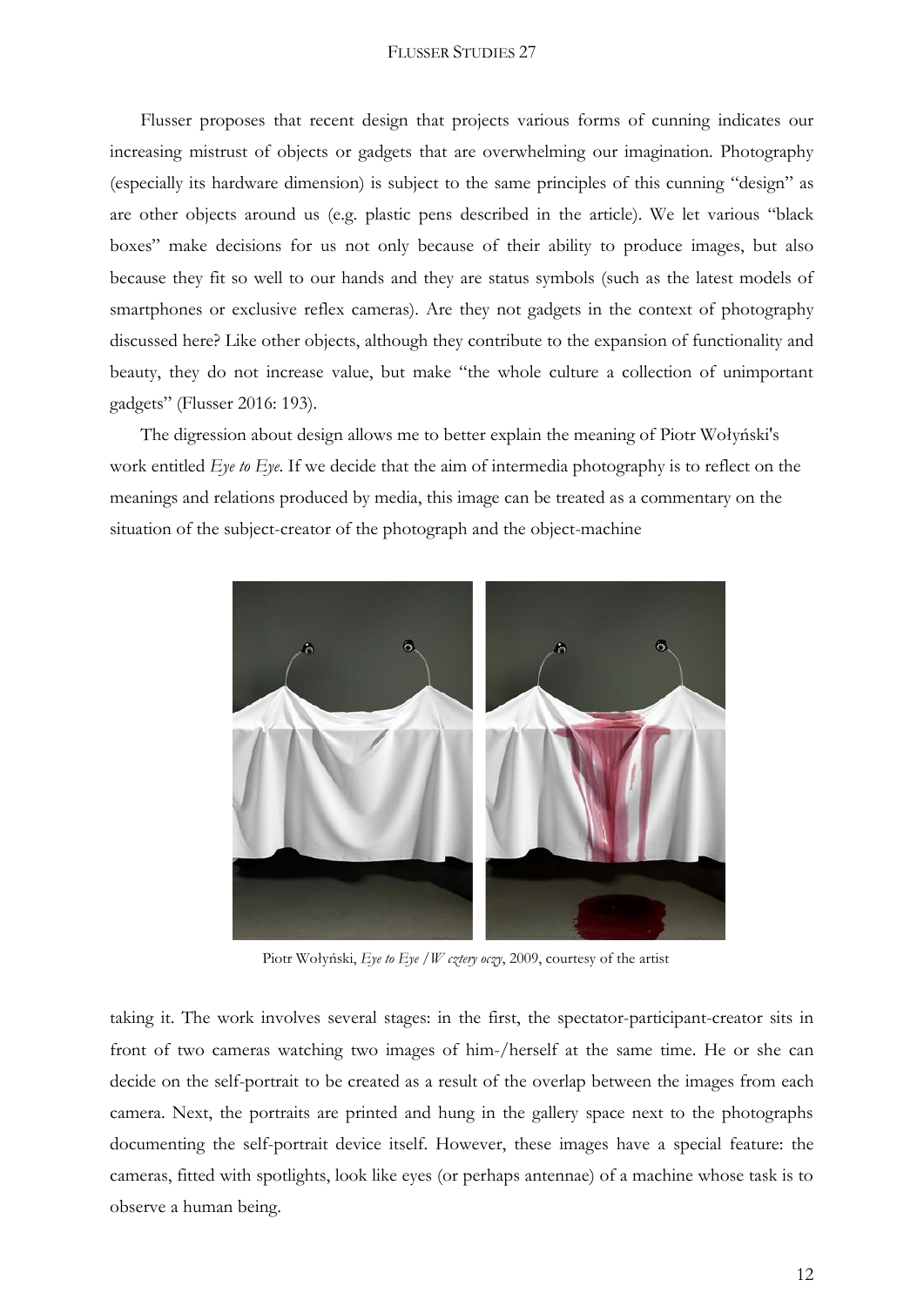The project raises important issues. Who is the author of the work? Wołyński, who designed the situation, the viewer, who assumes the role of an artistic participant in the event and cocreator of the image, or maybe finally a machine, which physically made the image? The photographs are taken by participants in a performance designed by the photographer (after all, participation in the exhibition does take on the character of a performance). They are taken automatically by the operation of the device, but a person can influence it and can play with the machine. However, in case of an error, who will take responsibility for the operation of the machines? A programmer? Or will he prefer to put the blame on the "system error"? Flusser, as well as the artist, aptly points to the problems that may arise in the course of playing with the program and questions the ethics of certain projects. In the second photograph, on the white surface of the fabric covering the words, we see a red patch, which can be associated with a spilled liquid or blood. However, we do not know whether blood spilled is that of a machine or a human being?

While Flusser sees in the play with the machine the possibility of exceeding its rules and opening a place for creation, Wojciech Chyła does not show similar optimism. Chyła does not believe that there is room for individual freedom in the technological game, because the machine always wins in the race to homogenize attitudes and behaviours. Chyła writes: "According to Vilém Flusser, designers of technical creation act in the belief that "camera programs allow them to introduce human unexpected elements" because "forcing a camera to produce an informative image that is not included in its program" is, according to him, the correct definition of technical creation" (Chyła 2012: 157).

There can be only an illusion of creation under these circumstances, because every human movement against the camera program is immediately intercepted by the system and becomes a part of it. The "totalitarianism of apparatuses" and their programs cannot be eluded.



Stefan Wojnecki, *Bezier Curves/Krzywe Beziera*, 2004, courtesy of the artist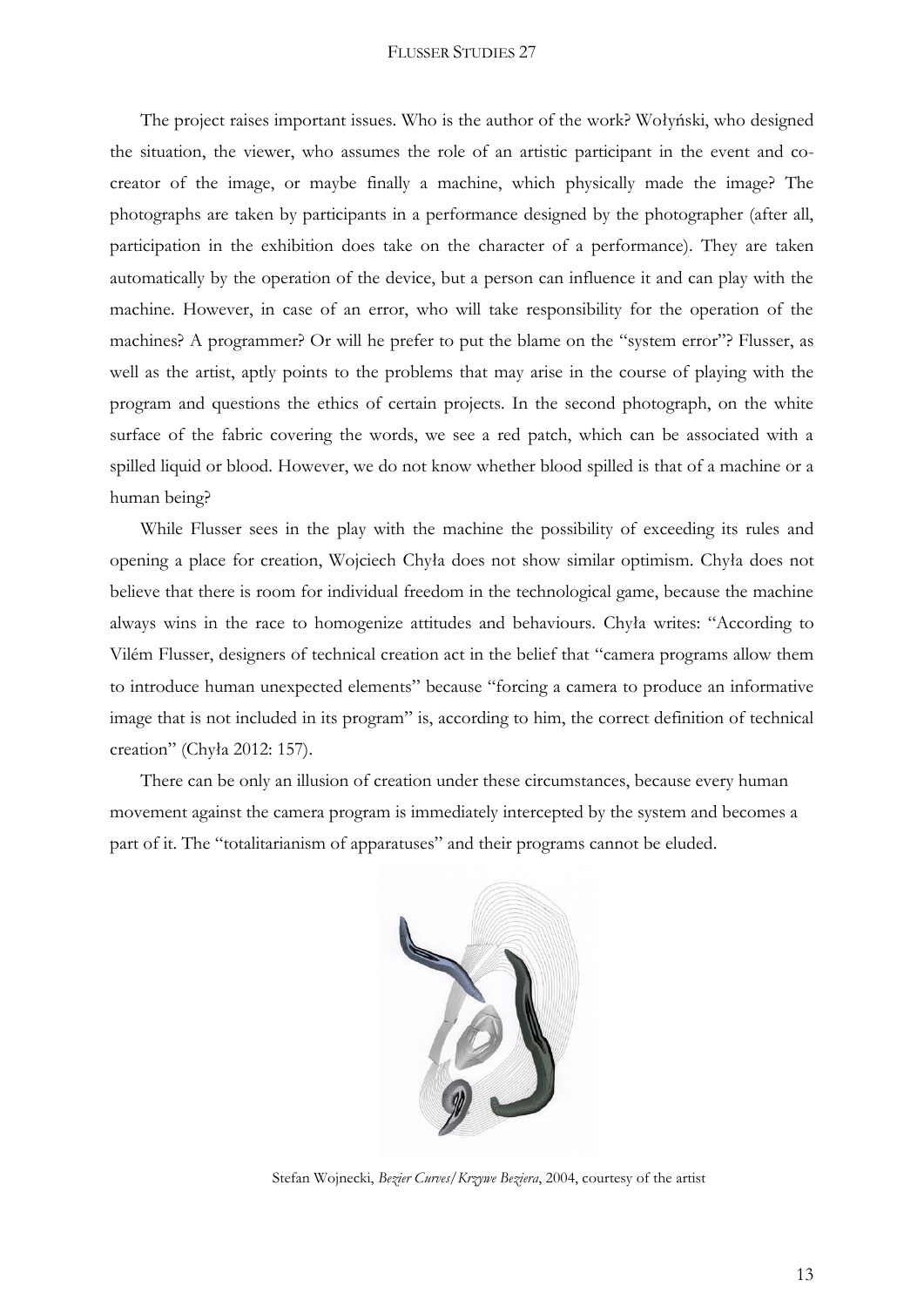However, photographers have more faith in the freedom of an individual, as shown in Wojnecki's series entitled *Network Societies*. (2010). The artist calls these images photographs, in keeping with what he called "augmented photography", but basically we would call them images generated by a CGI computer. The series was realized with the use of programs to create vector graphics<sup>6</sup>. Its subject is the problem of preserving creative freedom in a world dominated by technology. In the series, Wojnecki uses visual technologies in two ways: in the first case (an example is the work *Bézier Curves*, 2004), the program generates curves from the given points on the plane, which are then developed by the artist. In the second case, the images entered by the author into the program (i.e. thermal photography, in other words, infrared photography, which records infrared radiation obtained from a thermal source and "Kirlian photography", i.e. registration of electric discharges) are outlined and then the contour is 'fed' to the computer for further operations. The machine processes the data that has been entered, creating an effect that is only partially predictable. Wojnecki emphasizes the importance of conducting a "dialogue" with the machine, so that human imagination can remain free from the standard program of the machine. One may wonder to what extent *Network Societies* are really dialogues. After all, it is the creator who programs the action. Can the machine 'answer' differently from the program? Or is there anything else at stake here? It is about concretizing ideas of the world that go far beyond the imagination based on analogue perception. Wojnecki wrote in the commentary to his works: "Contemporary technology makes it possible to combine the visible with the invisible, and 'augmented' photography can generate futuristic images of the world" (Wojnecki 2010: online). It is therefore getting as close as possible to the state Müller-Pohle called a 'projection' state, when photography ceases to be "a thread of light" and changes into "a beam directed into the darkness", whose pulse affords an endless holographic world" (Müller-Pohle 1991: online).

# **Photograph as a philosophic gesture**

<u>.</u>

". Thanks to culture, a human being has increased the degree of freedom in decision making. By ceasing to be a man-object and becoming a man-subject, he achieves the next, higher degree of freedom." (Wojnecki 2007: 193).

So far we have considered two basic aspects of Flusser's theory which are reflected in the practice of intermedia photography. These were the concept of a technical image, based on a point structure, and the relation between a machine and the person programming it. The culmination

<sup>6</sup> These are programs enabling the creation and processing of illustrations, especially for printing posters, folders, simple publications, the most popular and appreciated include CorelDRAW and Adobe Illustrator.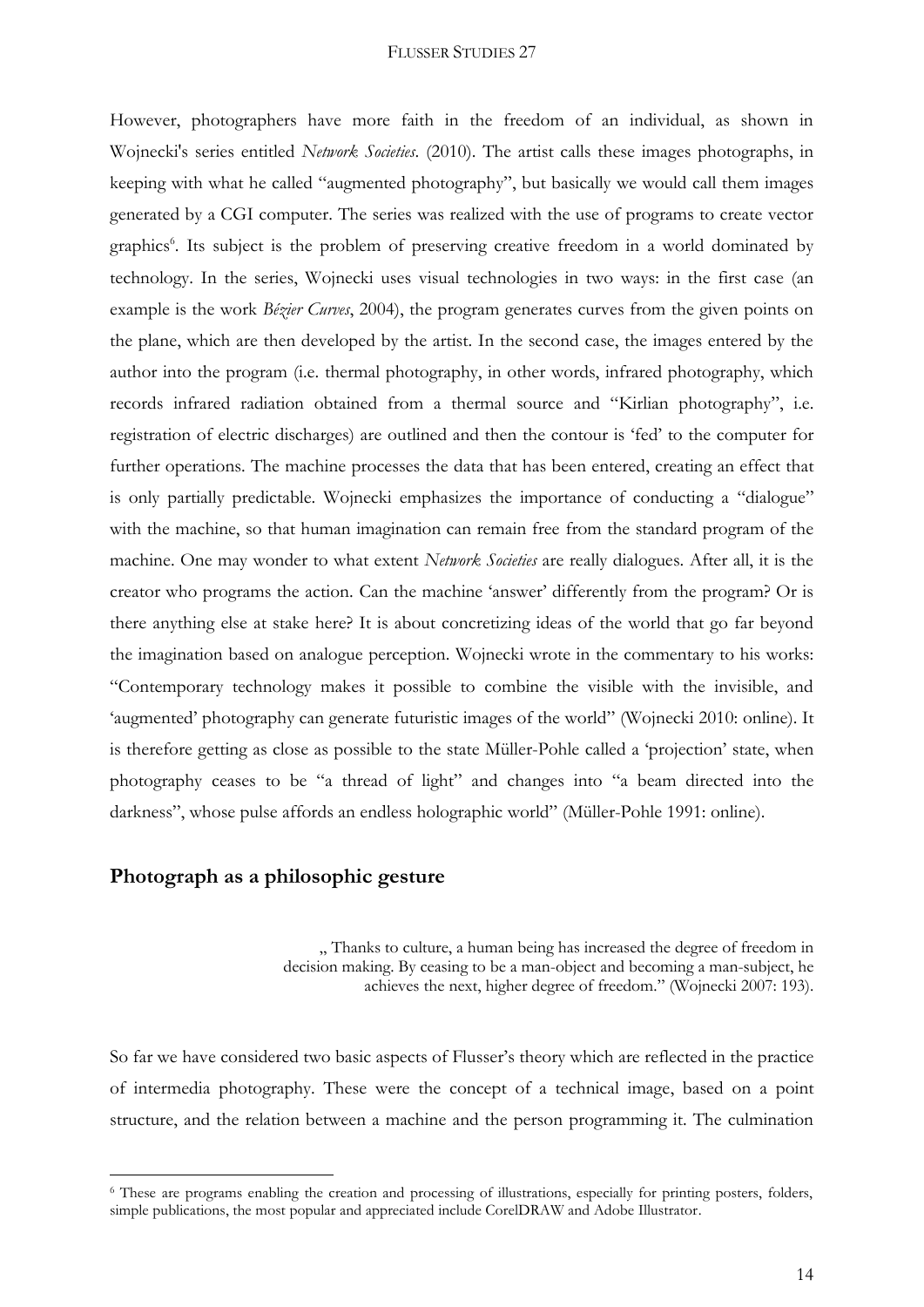of both is to endow a gesture of photographing with some meaning, as a basic activity mediating between man and the world.

In his essay "Gestures. The Phenomenological Study" Flusser writes that gesture is the basis of human communication with the world around us (Flusser 2015: online). By stretching out our hands, we can touch objects and make contact with others. Every activity that we perform requires a specific gesture. This is particularly important in creative activities, such as designing, filming or photographing, because thanks to gestures we can also claim the right to selfdetermination and find a way to be-in-the-world. (Flusser 2018: 41). Anna Zeidler-Janiszewska stressed the importance of the theory of gesture as a bridge between the work of a philosopher and an artist. She wrote that the work of both creators requires numerous gestures. Of course, one can say that a photographer makes physical gestures, because the use of a camera requires movements such as lifting the device, directing towards the photographed world, as well as a physical gesture of straightening out, leaning, bending of the knees, etc. What is more important here, however, is the mental gesture so to say, i.e. the result of the "complicated, multi-level dialectic between intention and situation" so as to choose the perspective that will allow the thinking photographer and philosopher to express their intentions (Zeidler-Janiszewska 1999: 15). Therefore, it is about viewing the object again and again, about sustaining intellectual effort. Most often small gestures are made, small modifications (I would compare this to a shift in depth of focus) to highlight the senses that are most important in a given context. This does not mean fragmentation of thinking but, on the contrary, the perception of new aspects of the problem that have not yet been taken into account. It was Zeidler-Janiszewska who aptly found those elements of Wojnecki's artistic practice which bring him closer to Flusser's reflections. When commenting on his work, she wrote: "I think that similar intuitions [that photography is a kind of philosophy, note M.M.] also inspired Stefan Wojnecki, when he called for empowerment, for the humanistic factor to be taken into account in photographic practice. One can say about photography that it is a certain search for a perspective related to oneself, that it is manipulation of the situation, but also that it is a manipulation of oneself in this situation and that it is the specificity of the search that determines what can be called individuality, the style behind which a profound subjectivity conceals itself" (Zeidler-Janiszewska 1999: 17).

In series of works entitled *Reflexive Staging* (1987-1989), we see people performing various activities. For example in one of the photographs two partly naked human figures tied with a red rope walk into a lake (*Entering*). In another they stand on the shore with their eyes covered (*Future*). Wojnecki does not provide any additional commentary on their symbolic gestures, leaving the viewers some room for a free play of associations, for their own interpretation.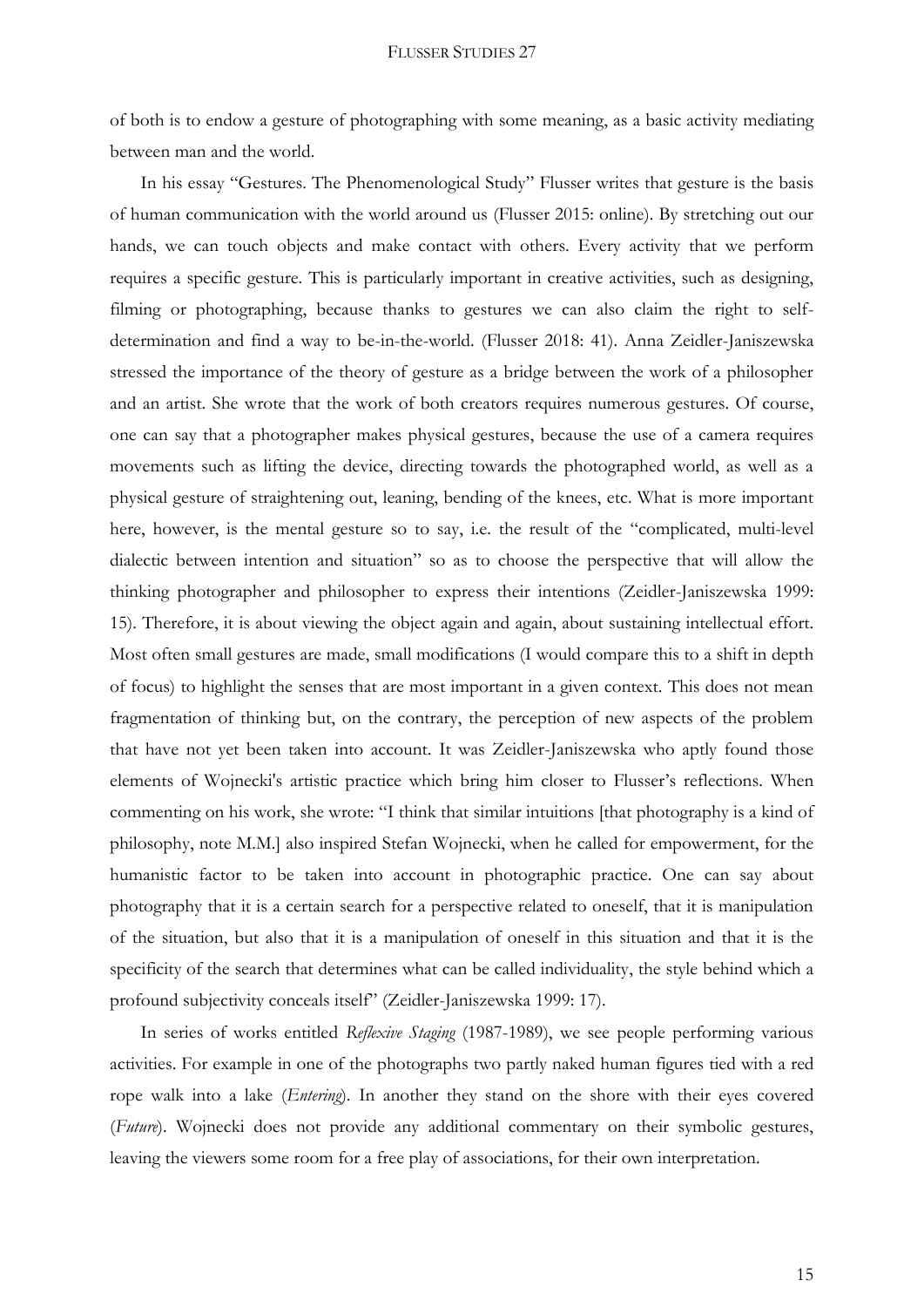

Stefan Wojnecki, *Antennas/Anteny*, from the cycle *Reflexive Staging/Inscenizacje refleksyjne*, 1987-1989, courtesy of the artist

In one of the works from the series entitled *Antennas* can see two men with headphones on their ears and poles in their hands. They are standing on rocks. One of them is illuminated by geometrical reflections of light. The work is a photomontage combining a staging in a quarry with graphic elements added under the enlarger. What do the gestures of the figures in the picture mean? They look as if they were trying to make contact with others. This interpretation is also implied in the title. However, the most interesting thing here is gesture, which refers both to the arrangements of the persons posing for the photo and the one that led Wojnecki to build a visual metaphor for an attempt to make contact. Zeidler-Janiszewska wrote: "Greeks used to say that theory starts with watching – philosophizing is watching. The viewers appear here as selectors, or creators of a certain theoretical concept as it is this concept that is the result of both actions. And this concept is in both cases a model and not a representation of the world" (Zeidler-Janiszewska 1999: 15).

Wojnecki is providing models for thinking, that is, exactly as Flusser assumed. The reality mediated by devices has a cultural dimension. The gesture of thinking reveals this mediation, making it possible to act in defence of humanism and human freedom. We are constantly struggling with systems that we have created ourselves and which we are now trying to elude.

The meeting of Flusser's theory and photographic practice brings surprising results both in thinking and in the artistic dimension, the former and the latter are illuminated by each other. It is important for Wojnecki not to treat photography as a set of ready-made solutions or easily applicable schemes. That is why each of his works is an experiment, both in the technical as well as in mental sense, just as each of Flusser's small essays is a re-examination of a fragment of reality. In this sense, I might as well refer to Flusser's texts as photographs and to Wojnecki's photographs as philosophical attempts (or essays). Both the philosopher and the photographer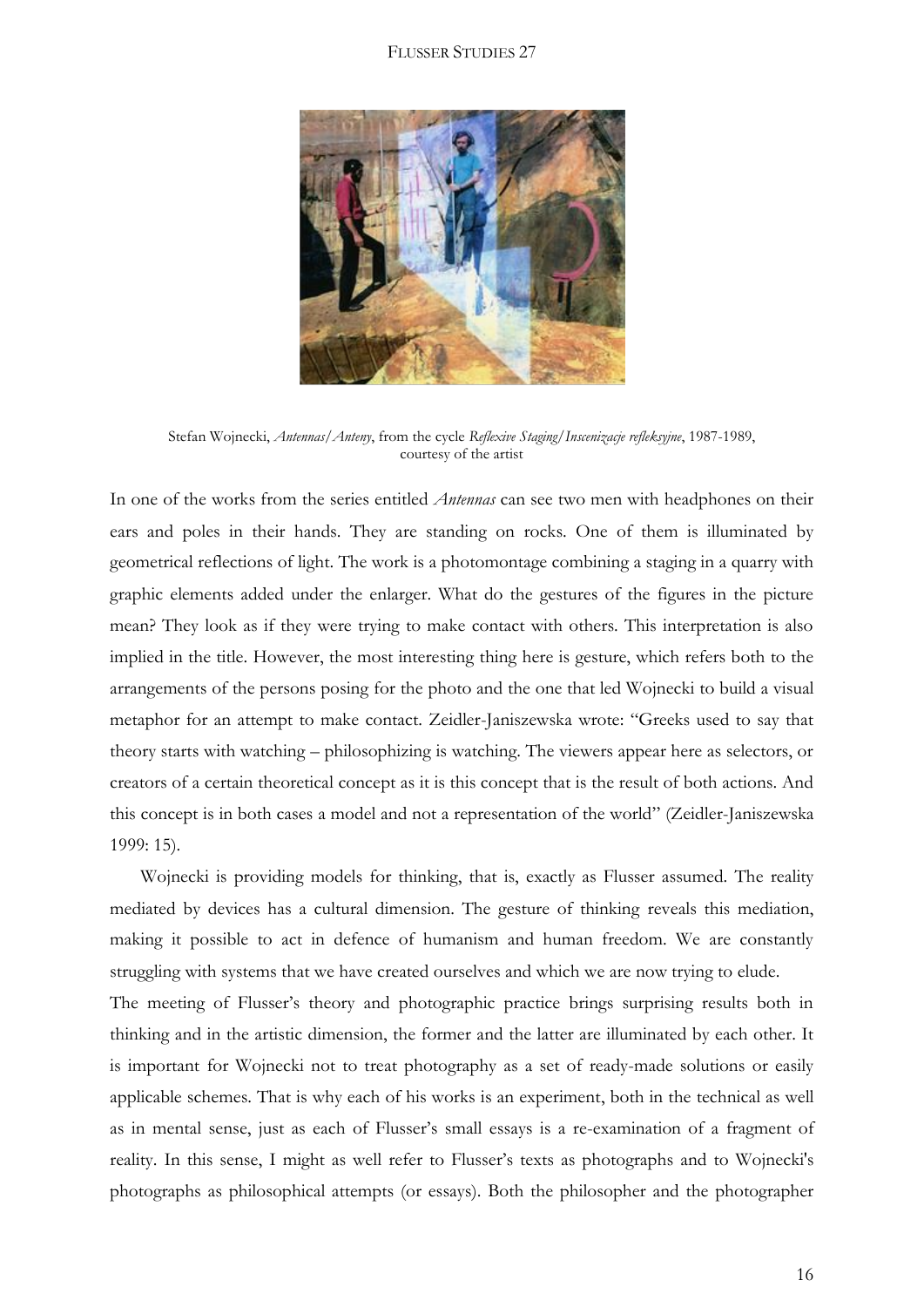propose a reflection that, in a way, goes "against" technological facilitations through which specialists, i.e. creators of systems, want to grasp others.

## **Conclusion: inter- post-media philosophy**

Adam Mazur, a photography theoretician, observed a clear decline in interest in intermedia photography at the end of the twentieth century (Mazur 2012: 9). Mazur, curator of group exhibitions of recent Polish photography ("The New Documentalists"<sup>7</sup> and "The Red Eye Effect" at the Ujazdowski Castle Centre for Contemporary Art) explained the exhaustion of the creative potential of this trend as a generational change. A new group of artists interested in social problems (Wojciech Wilczyk, Konrad Pustoła, Zuza Krajewska, among others) appeared on the stage of Polish photography at the time. They chose the language of documentary image rather than selfthematic analyses of the language of the medium. Indeed, contrary to the visual transformation practices of the older generation, the "new" artists focused on documenting social, economic and identity problems. However, what was called intermedia photography in the twentieth century has survived under a different name. I am thinking here of post-media and post-digital trends (Wójtowicz 2016). In 2001, Leo Manovich's text entitled "Post-media aesthetics" was published. The media theoretician decided that in light of the dominance of digital media and "post-digital", "post-net culture", it is necessary to rethink the categorization of media, as well as to broaden the role of the artist. Therefore, Eisenstein would turn, from a "modernist filmmaker," into an "information designer" and the role of post-media aesthetics would be to describe how "how a cultural object organizes data and structures users' experience of this data" (Manovich 2001). Manovich, like Flusser, is interested in how programs shape the communication process, influencing both the transmitting and receiving factor in cultural communication. Let us examine the latest work that could help us understand the phenomena described in the article.



Agnieszka Antkowiak, *The Past Cannot Serve As Future Anymore*, performance 2018, performer Sonia Borkowicz, courtesy of the artist

1

<sup>7</sup> Original spelling, after the title of the exhibition catalogue (Mazur 2006).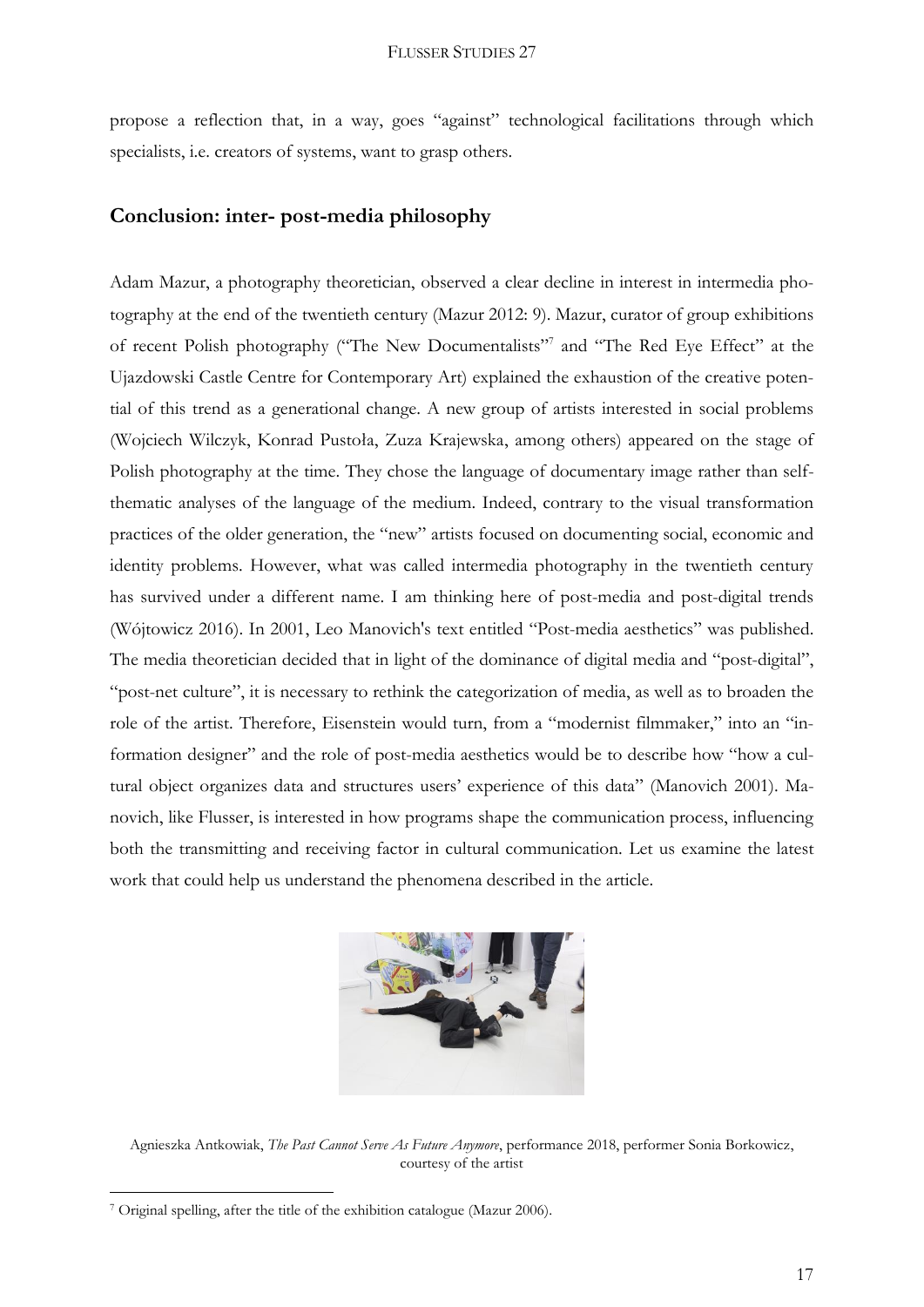Agnieszka Antkowiak presented a performance called *The Past Cannot Serve As Future Anymore*, during which the actress wanders between the guests at the exhibition with a camera on a selfie stick. She makes various gestures and strikes poses: her body is twisted so that the image in the camera will show her in an extraordinary state; outside the context of photography, her behaviour may seem bizarre. By asking about the extent to which technology shapes our bodies, Antkowiak seems to return to reflections on Flusser's gesture. At the same time her performance could undoubtedly be called post-media, using Manovich's definition (we have here both the aspect of cultural communication, as well as technology).

In fact, however, Antkowiak's activity continues the traditions of media creativity that we already know. There are both echoes of neo-avant-garde conceptualism of intermedia expanded photography and reflections on the post-media state of art, resound here. Photography is not only physically expanded to the other disciplines of art but also augmented to the new dimensions of digital world. The same problem that Flusser referred to remains at the centre: we live in the post-historic world, mainly because since we cannot project the past into the future. We cannot plan the future either. We live in the state of the eternal present. Perhaps the terms by which we try to organize the world of art have changed, but the artists' tasks have not changed: they have to go beyond the system, to address issues of the possibilities of technology invented by us.

# **References**

- Chmielecki, K. (2008). *Estetyka intermedialności*, Kraków: Rabid.
- Chyła, W. (2012). "Technokoneksjonistyczne 'zdarzenie' jako źródło 'sztucznej wzniosłości' i 'sztucznej nieskończoności'". *Sztuka i Filozofia*, no 41, pp. 153-164.
- Flusser, V. (1991). "Photography and the End of Politics". In: Rojkowska A. (ed.). *Etos fotografii. Ethos of Photography*, Wrocław: Galeria Foto-Medium-Art.
- Flusser, V. (1992). "Glossary". Andreas Müller-Pohle and Bernd Neubauer (eds.). *European Photography* 50, vol. 13, no. 2, http://equivalence.com/labor/lab\_vf\_glo\_e.shtml
- Flusser, V. (1994). "Uniwersum obrazów technicznych". Translated by Andrzej Gwóźdź. In: A. Gwóźdź (ed.). *Po kinie?...*, Kraków: Universitas.
- Flusser, V. (2000). *Towards a Philosophy of Photography*. London: Reaktion Books.
- Flusser, V. (2015). "Gesty. Próba fenomenologiczna". Translated by Adam Lipszyc, *Widok. Teorie i praktyki kultury wizualnej*, no 12, http://pismowidok.org/index.php/one/article/ view/384/692
- Flusser, V. (2018) *Kultura pisma. Z filozofii słowa i obrazu*. Translated by Przemysław Wiatr, Warszawa: Wydawnictwo Aletheia.
- Kluszczyński, R. W. (1999). Film, wideo, multimedia. Sztuka ruchomego obrazu w erze elektronicznej, Warszawa: Instytut Kultury.
- Lechowicz, L. (1998). Z problematyki obecności obrazów cyfrowych we współczesnej twórczości wizualnej. In: A. Kępińska, G. Dziamski , S. Wojnecki (eds.). *Realność medium*, Poznań: Akademia Sztuk Pięknych w Poznaniu.